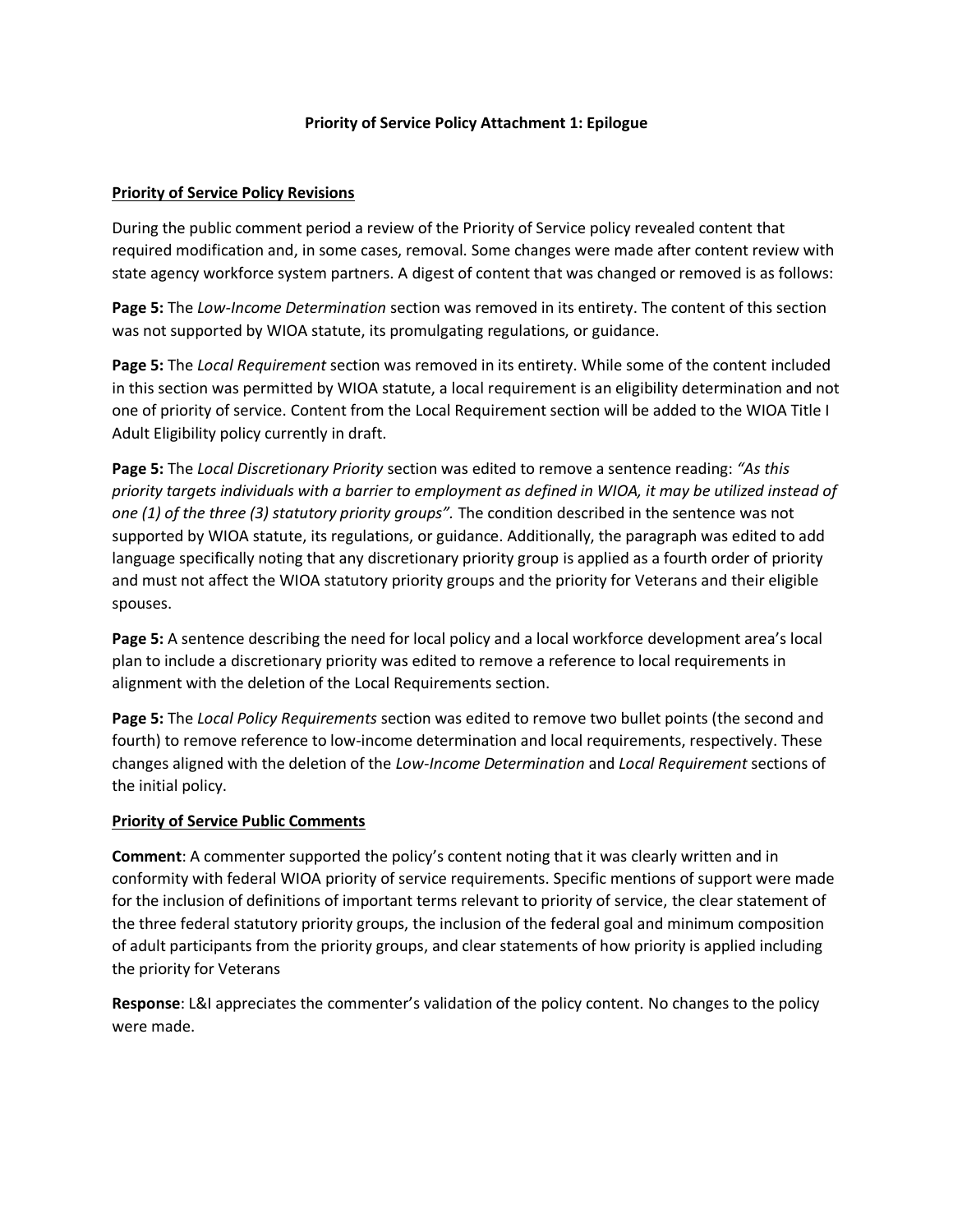**Comment**: A commenter asked a question regarding serving individuals who are basic skills deficient. The commenter noted that the Priority of Service policy did not indicate if a local policy requiring income be less than self-sufficiency standards could be used to determine eligibility in combination with the statutorily required basic skills deficient priority.

**Response:** WIOA Adult title I priority of service must be applied as described in WIOA Sec. 134(c)(3)(E), Training and Employment Guidance Letter 7-20 and PA's Priority of Service policy, page 4. Any local discretionary group must be applied as a fourth order of priority. No changes to the policy were made.

**Comment**: A commenter requested clarification on the Local Discretionary Priority section of the policy. Specifically, the commenter asked how priority of service benchmarks are calculated when considering discretionary priority groups.

**Response:** Guidance in Training and Employment Guidance Letter 7-20, page 3, notes that "*ETA envisions that giving priority of service to these individuals means ensuring that at least 75 percent of a state's participants receiving individualized career and training services in the Adult program are from at least one of the priority groups…and expects this rate will be no lower than 50.1 percent in any state.".*  ETA makes it clear that the 50.5% minimum goal is to be comprised of individuals in the three statutory priority groups. No changes to the policy were made.

**Comment**: A commenter suggested that the Priority of Service of policy be amended to include stronger language regarding USDOL's vision of 75% of Adult title I participants come from one of the statutory priority groups and the minimum benchmark or 50.1%. Specifically, the commenter suggested language to encourage local areas to move more aggressively towards the 75% mark. The commenter also suggested incentivizing local areas to meet or exceed the 75% level.

**Response**: The benchmark and aspirational goal rates for Adult title I priority groups set by USDOL are state level expectations. In their local policy, local workforce development boards are required to describe the procedures used to monitor the goal of meeting the 50.1% benchmark. As part of these local policies, workforce development boards can set measurable goals for themselves. Specific local goals require flexibility for adjustment and are best identified in local policy. No changes to the policy were made.

**Comment**: A commenter, noting the extraordinary challenges that young adults face in entering and succeeding in the workplace, suggested that Pennsylvania establish an additional priority of service for eligible young adults who are co-enrolled in WIOA Title I youth and adult programming.

**Response:** Federal statute, regulations, guidance and the Priority of Service policy detail that discretionary priorities, any priority other than those mandated by WIOA and the priority for Veterans, may be identified by local workforce development boards and the governor. Discretionary priorities can be identified through analysis of local data to support the new group and how the priority will be documented and implemented. These specifics require local flexibility and are best identified in local policy. No changes to the policy were made.